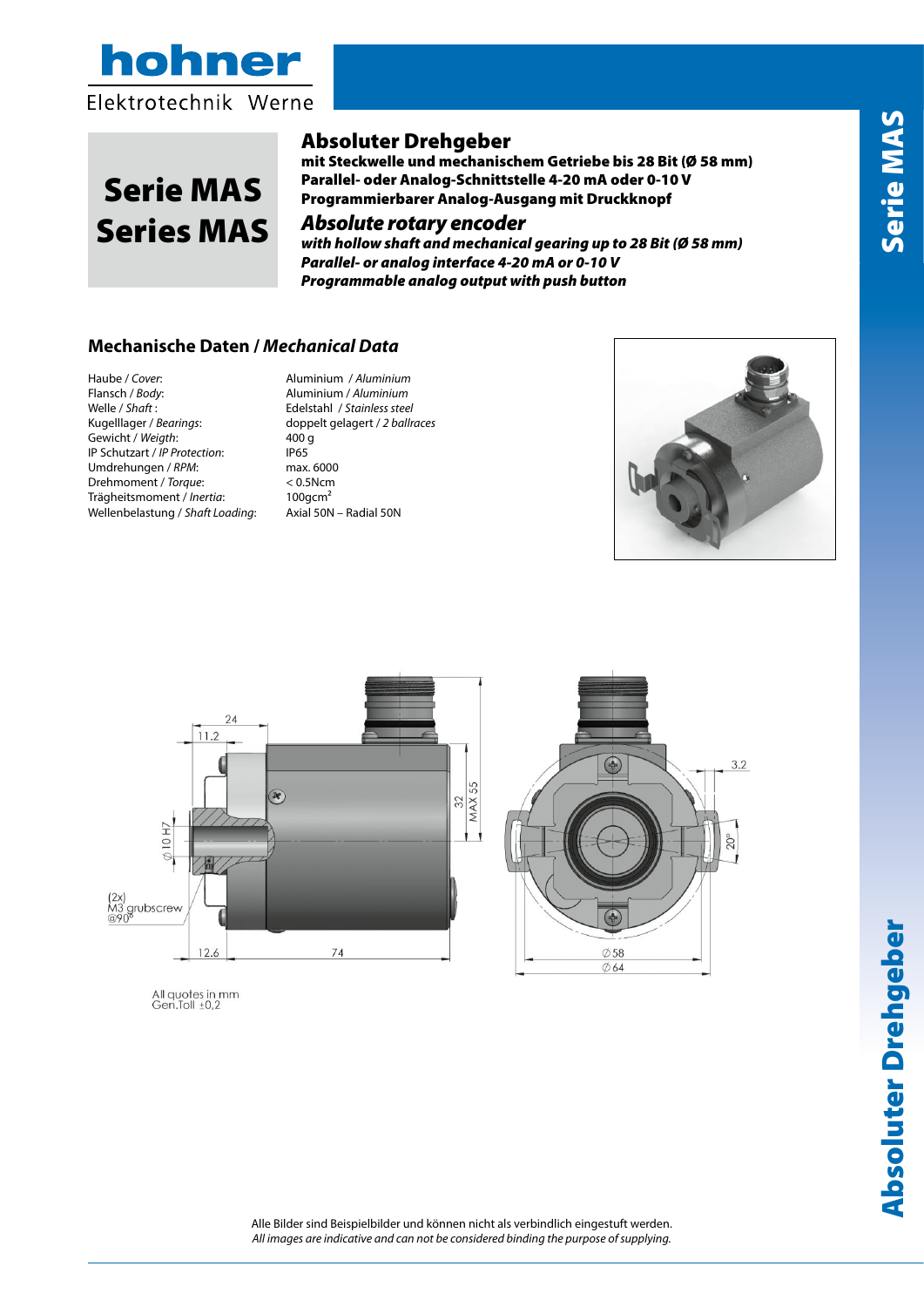

Elektrotechnik Werne

### **Elektronische Daten /** *Electronical Data*

Versorgungsspannung / *Power supply*: 10-30 V (5 V auf Anfrage / *on request*) max. Stromaufnahme / *Current consumption*: max. 300 mA Auflösung / *Resolution*: max. 28 Bit (ST max. 17 Bit; MT max 16 Bit)<br>Ausgang / *Output*: max 16 Bit (Stay/binär wählbar

Max. Ausgangsbelastung / *Permissible load*: 40 mA<br>Frequenz / *Frequency*: 50 kHz (LSB) Frequenz / *Frequency*: Schutz / *Protections*: kurzschlussfest, Umkehrpolarität

Betriebstemperatur / *Operating temperature*:

Ausgang / *Output*: Gray/binär wählbar *Gray / binary selectable against short circuit, reversal polarity*

### **Bestellbezeichnung /** *Ordering Code*

| <b>MAS</b> | $\ast$                                         | 1                                                           | $\ast$                                                                                 | $\ast$                                                                                                | $\ast$                                                                                                                      |  | $*1*$                                                                                                   |  |  |  |  |
|------------|------------------------------------------------|-------------------------------------------------------------|----------------------------------------------------------------------------------------|-------------------------------------------------------------------------------------------------------|-----------------------------------------------------------------------------------------------------------------------------|--|---------------------------------------------------------------------------------------------------------|--|--|--|--|
|            |                                                | Welle / Shaft   Flansch / Flange                            | <b>Ausgang / Output</b>                                                                | <b>Anschlüsse / Connections</b>                                                                       | <b>Optionen/ Options</b>                                                                                                    |  | <b>Auflösung / Resolution</b>                                                                           |  |  |  |  |
|            | $0 = \emptyset$ 10 mm<br>$2 = \emptyset$ 12 mm |                                                             | Paralleler Digitalausgang / Parallel Digital Output                                    |                                                                                                       |                                                                                                                             |  |                                                                                                         |  |  |  |  |
|            |                                                |                                                             | $1 =$ GRAY / BIN<br>PP 11/24 V<br>$G = GRAY$<br>PP 11/24 V<br>$B = BINARY$<br>PP11/24V | Kabel / Cable<br>$3 =$ Cable Rad*<br>$9 =$ Cable Axi*<br>SUB-D44p<br>$1 = 9444$ Axi<br>$2 = 9444$ Rad | $0 = None$<br>$Z =$ Preset (push button)<br>Latch · Tristate<br>$W =$ Preset (on cable or<br>connector)<br>Latch · Tristate |  | STbit / MTbit<br>Beispiel / Example: 12/12<br>(ST max. 17 bit)<br>(MT max. 16 bit)<br>ST+MT max. 28 bit |  |  |  |  |
|            |                                                |                                                             | Analog Ausgang / Analog Output                                                         |                                                                                                       |                                                                                                                             |  |                                                                                                         |  |  |  |  |
|            |                                                | $1 =$<br>siehe<br>vorherige Seite /<br>see<br>previous page | $C = 4 - 20$ mA (14 bit)<br>$D = 0 - 10$ Volt (14 bit)                                 | M23 12 p<br>$5 = 9416$ Rad<br>$2 = 9416$ Axi<br>M125p<br>$J = M12 Axi$<br>$K = M12$ Rad               | $0 = \text{None}$                                                                                                           |  | STbit / MTbit<br>(max. 14 bit)                                                                          |  |  |  |  |
|            |                                                |                                                             | Programmierbarer Analog Ausgang / Programmable Analog Output                           |                                                                                                       |                                                                                                                             |  |                                                                                                         |  |  |  |  |
|            |                                                |                                                             | $C = 4 - 20$ mA (14 bit)<br>$D = 0 - 10$ Volt (14 bit)                                 | M23 12 p<br>$5 = 9416$ Rad<br>$2 = 9416$ Axi<br>M125p<br>$J = M12 Axi$<br>$K = M12$ Rad               | $P = programmierbar**$<br>programmable**                                                                                    |  | PRO1 (max 4096 turns)<br>PRO3 (max. 16384 turns)                                                        |  |  |  |  |

\* Ausführung des Ausgangskabels - max. Anzahl von Drähten = 27 / *Output cable version - max. number of wires = 27*

### **Paralleler Digitalausgang / Parallel Digital Output**

Encoder-Eingänge sind intern mit der logischen Ebene "EINS" verbunden / Encoder inputs are internally connected to level logical "ONE"

| <b>Standard Eingang / Standard Input</b> |                                                                                                                                                      |                                                                                       |  |  |  |  |  |  |
|------------------------------------------|------------------------------------------------------------------------------------------------------------------------------------------------------|---------------------------------------------------------------------------------------|--|--|--|--|--|--|
|                                          | Open or VCC                                                                                                                                          | <b>GND</b>                                                                            |  |  |  |  |  |  |
| <b>UP/DOWN</b>                           | $UP$ (CW)<br>DOWN (CCW)                                                                                                                              |                                                                                       |  |  |  |  |  |  |
|                                          | <b>Optionaler Eingang / Optional Input</b>                                                                                                           |                                                                                       |  |  |  |  |  |  |
|                                          | Open or VCC                                                                                                                                          | <b>GND</b>                                                                            |  |  |  |  |  |  |
| <b>GRAY / BINARY</b>                     | <b>GRAY</b>                                                                                                                                          | <b>BINARY</b>                                                                         |  |  |  |  |  |  |
| <b>LATCH</b>                             | Standard Daten /<br>Standard data                                                                                                                    | Daten gespeichert und konstant bei der Eingabe/<br>Data stored and constant at output |  |  |  |  |  |  |
| <b>TRISTATE</b>                          | Hohe Impedanz / High impedance                                                                                                                       | Ausgänge aktiv / Outputs active                                                       |  |  |  |  |  |  |
| <b>PRESET</b>                            | Um den Encoder auf Position "0" zu setzen, verbinden Sie ihn mit GND min. 50 msec /<br>To preset encoder in position "0" connect to GND min. 50 msec |                                                                                       |  |  |  |  |  |  |

**\*\* Programmierbarer Analog Ausgang /** *Programmable Analog Output*

Programmierbare Version: Stellen Sie die analoge Position 4 mA oder 20 mA (oder 0 und 10 V) mit den Druckknöpfen ein / *Programmable version: Set analog position 4 mA or 20 mA (or 0 and 10 V) with push button*